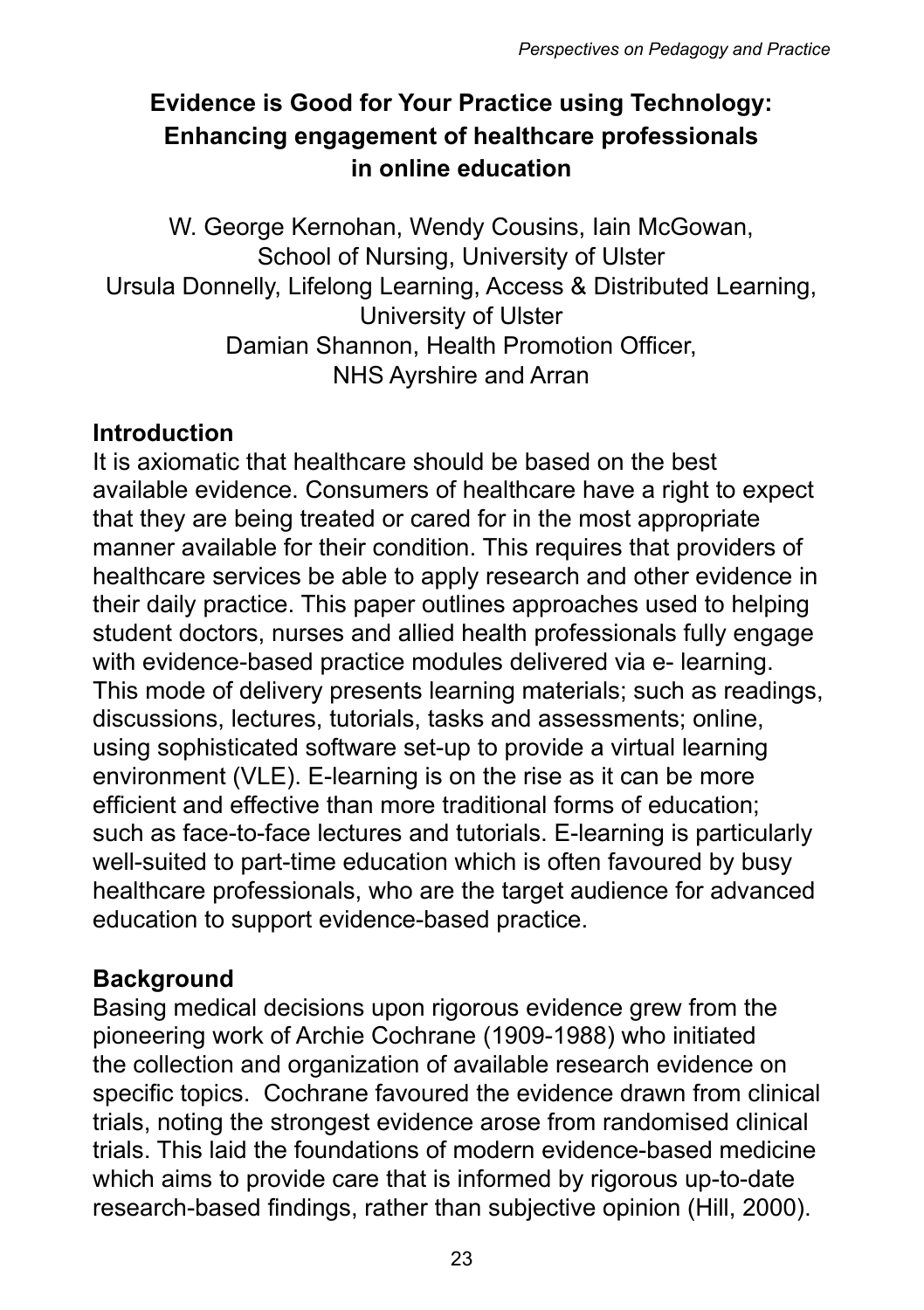It has long been established that nurses and other healthcare professionals often have difficulty in retrieving and interpreting research evidence. Parahoo (2000), for example highlighted the inability of nurses to understand research papers as a major barrier to the development of evidence based practice in nursing.

In recent years Internet technology has brought evidence into Doctors' offices and even to the bedside through the pioneering efforts of David Sackett, founder of the Oxford Centre for Evidence-Based Medicine and author of the classic textbook *Evidence-based Medicine* (1996).

These developments have been paralleled by a broad movement within academia to deliver learning of many subjects and at many levels using Internet-mediated e-learning through a variety of VLE systems, such as Blackboard™ and WebCT™.

The development of e-learning in healthcare courses is charted by Riuz et al (2006), who recognise the variability of availability and quality of the courses available (Moberg & Whitcomb, 1999; Ward et al, 2001). Chumley- Jones et al (2002) identified four domains to be considered when designing e-learning courses: *knowledge gain, learner attitudes, learning efficiency* and *programme costs*. In line with the development of technologies for delivering e-learning a number of published papers have examined these domains.

A number of recent systematic reviews and meta- analysis have explored the effectiveness of electronic delivery for knowledge gain (Chumley- Jones et al, 2002; Cook et al 2010). They report that despite using a variety of evaluation techniques there appears to be no significant differences in the knowledge gained by students when course material is delivered via the internet, suggesting that web based learning can achieve similar learning outcomes to traditional face-to-face delivered material.

Bell et al (2000), for example, compared the knowledge retention of 162 medical residents in the United States in a cardiology-based module when students were given material in print format or the content delivered via the internet. They report no significant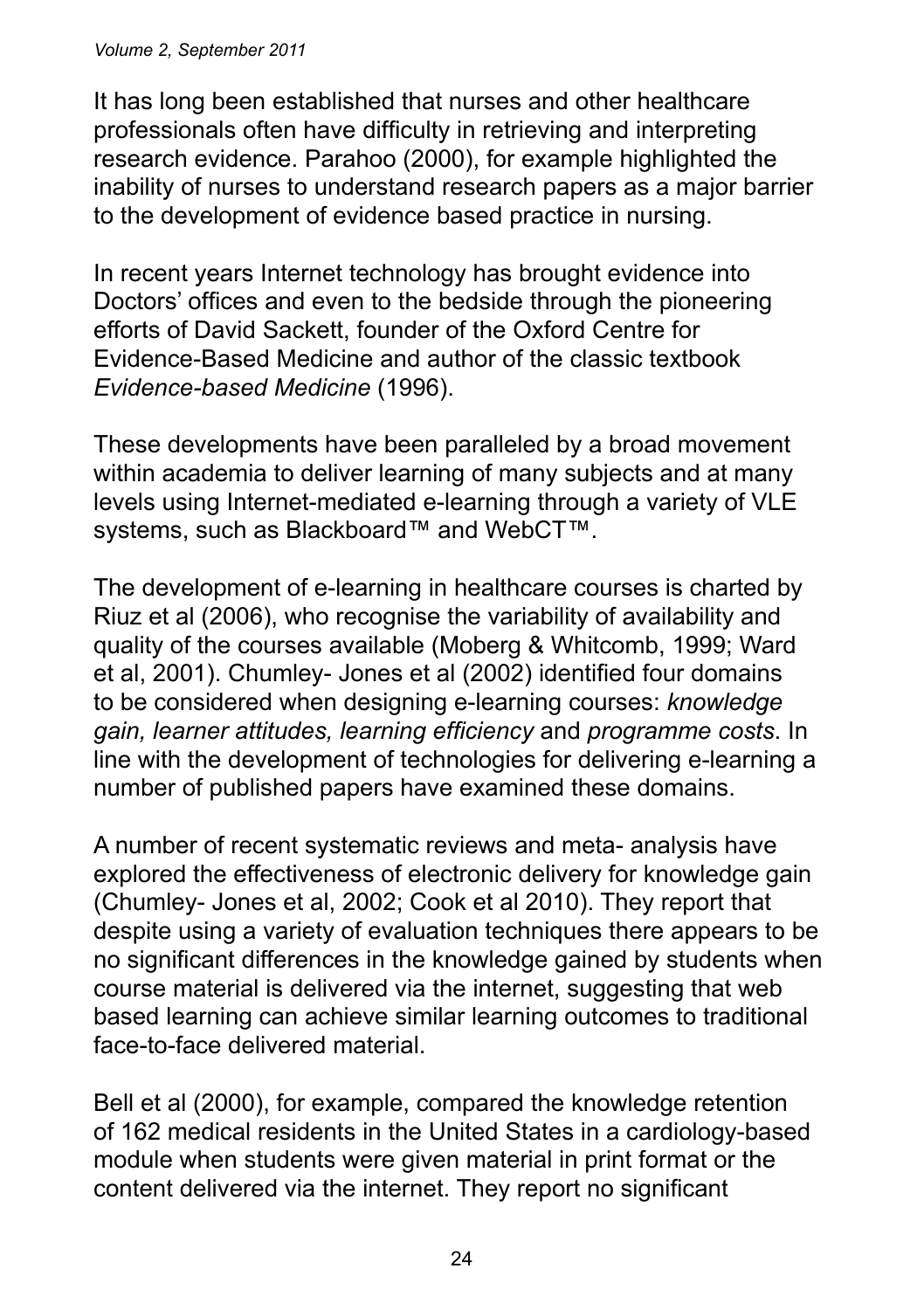difference in knowledge retention either immediately following the intervention or six months later.

Carbanaro et al (2008) report similar findings in a blended learning course on team process skills in the development of a multidisciplinary team of nurses, medics, pharmacists, occupational therapists, dentists, dental hygienists, medical scientists and nutritionists.

Spice et al (2011) recently introduced an online research design course for palliative care medical residents. They report an increase in knowledge and satisfaction with the course, however the small sample size (n=10) precludes any meaningful conclusions to be drawn. Similarly Clark et al (2011) report an enjoyable and useful learning experience amongst Japanese dental care specialists undertaking an online research methods module. However, they do not appear to report any knowledge gains and, again the small sample size (n=13) hinders generalisation.

While the previously mentioned studies aimed to develop knowledge in doing research, evidence on e-Learning for *using* research is also equivocal. A large team (Hadley et al, 2010) examined e-Learning for evidence based practice, again finding no difference in learning outcomes between e-Learning and traditional face-to-face methods.

At the University of Ulster we have used proprietary VLE systems such as TopClass™, WebCT™ and lately Blackboard™ to deliver learning to student Doctors, nurses, allied health professionals. Yet, although we have successfully taught online evidence-based practice modules to over 200 students, we have begun to detect a weakness in the approach. In particular a lack of learner engagement has been noted. Recent course evaluations have highlighted student reports that they could find the e-learning environment to be challenging and even isolating. Typically, students of evidence-based practice are concurrently working as healthcare practitioners, often with heavy workloads, which put additional stress on them as learners and a strain on the learning environment. Nevertheless, these modules are highly practice-oriented and clearly relevant and useful to students' professional practice.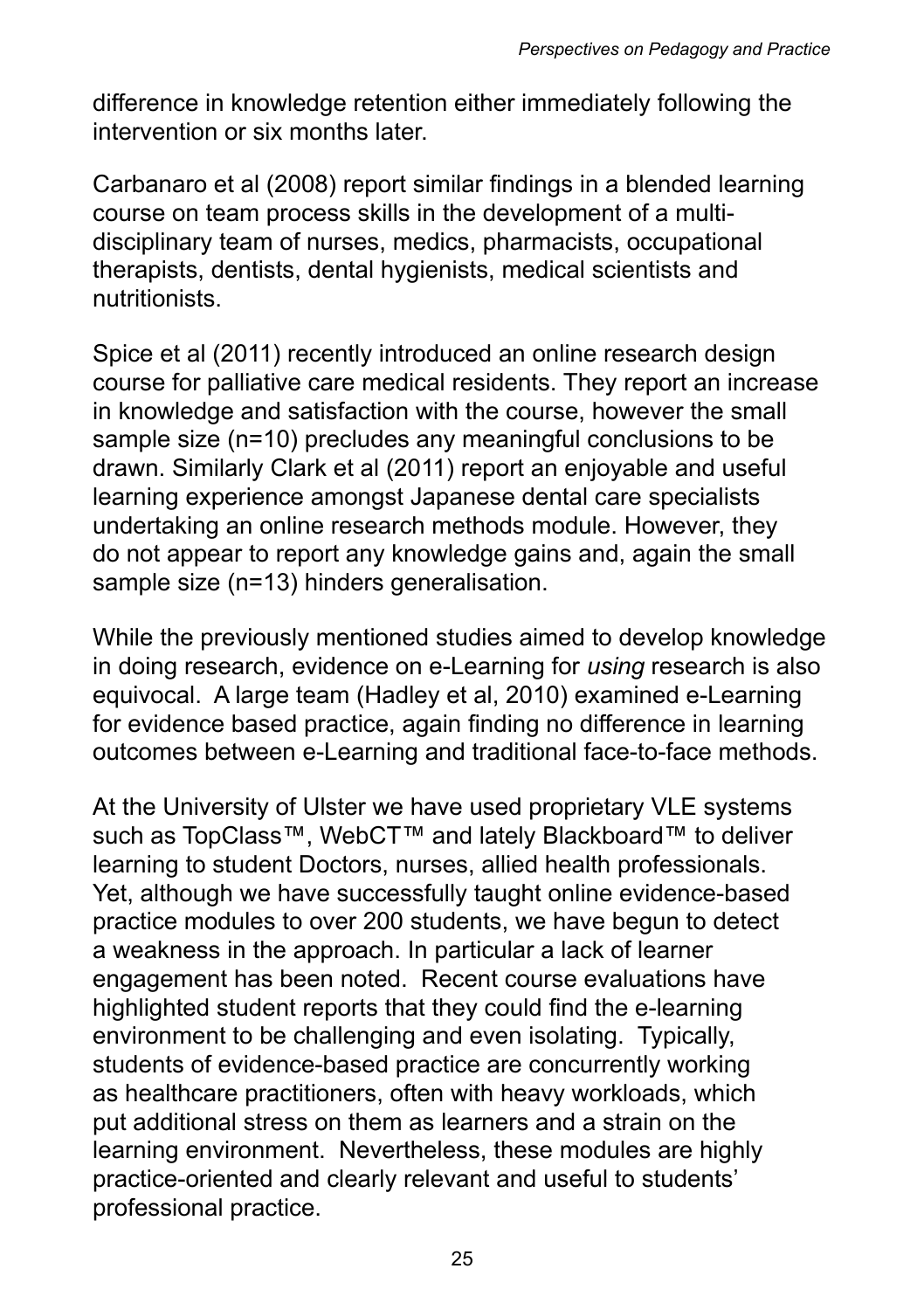This paper provides a report of an initial stage of development of one of an ongoing series of educational technology projects to address student concerns, promote engagement and build communities of learners on these modules of study having learning outcomes to develop and enhance evidence-based practice. In order to achieve a productive synergy we sought assistance from educational technologists to help bring e-learning into the students' professional life in a more integrated manner by the use of technology with the aim of improving student engagement and learning efficiency.

## **Methods**

Three online devices were proposed to enhance the existing online learning module in Evidence Based practice with the aim of developing more engaged learners and enhancing the sense of the online environment as a supportive learning community. These were text messaging, Confluence WIKI and Reusable Learning Objects (RLOs). Each has been subject to prototyping and initial testing within the School of Nursing.

# **Text messages**

The high penetration of mobile telephony into the lives of students has not gone unnoticed. Using mobile 'phones for semi-formal communication can address the issue of maintaining learners' attention - a critically important consideration in the design and development of virtual environments for learning, as these environments depend upon learner attention as an essential condition of their functioning (de Castel & Jenson, 2004). Additionally text messaging allows for the students to access brief information about their academic classes while not logged on to a computer (an important consideration for busy healthcare professionals). Text messaging was initially proposed as a simple device to alert students to key learning and assessment opportunities - it is planned that in future this will be further utilised as a means of communicating questions and answers to inform evidence-based practice (Figure 1).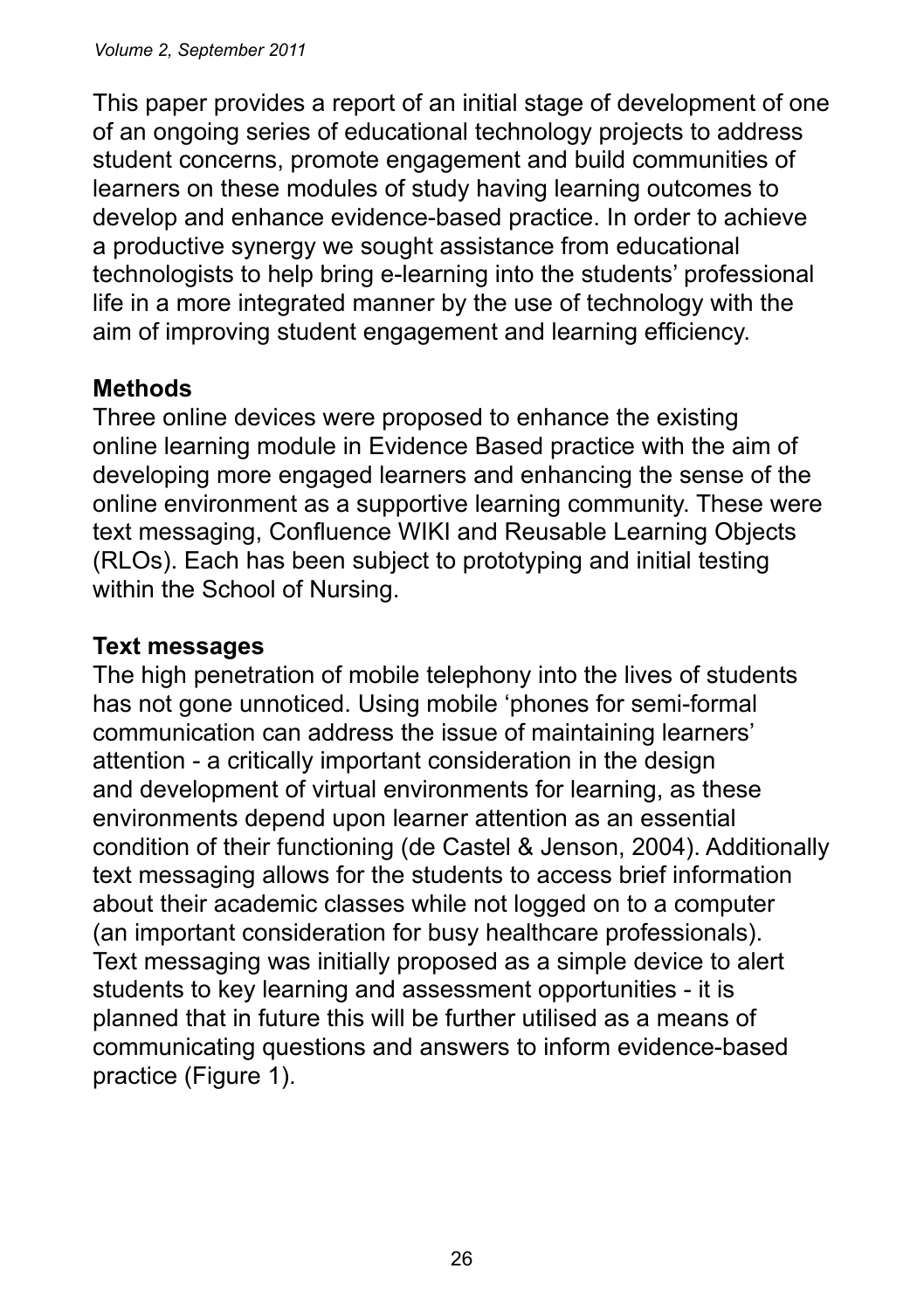Wk 1 txt msg: *Ur
questn
nedz
3
parts: 1/
population,
eg.
oldA
fallRs 2/
intervention,
eg.
Tai‐Chi 3/
outcome,
eg.
risk
of
fallN.* 

*Ck
Ur
questn!* 

Figure 1. Showing a typical text message alert to students in week one.

#### **Embedded WIKI**

The first wiki was created in 1995 by Ward Cunningham. The name "Wiki" was inspired by the Hawaiian word *wiki* or *wiki-wiki*, which means "*quick*". A Wiki may be defined as a combination of a Web site and a Word document which allows site visitors themselves to easily add, remove and otherwise edit and change available online content. Wikis encourage group social interaction and collaboration. They support asynchronous communication allowing users to contribute content at a time, and from a place that suits them. This highly interactive process is intended to stimulate lively discussion and promote collegiality (Figure 2). Wikis are also valued for their capacity to encourage students to become actively involved in the construction of knowledge (Department of Education, Government of Western Australia, 2010). At the University of Ulster we use the Confluence WIKI embedded within the Institutional VLE. It is proposed that the learning outcomes can be established using five WIKIs to capture the five components of evidence-based practice. These are: question formulation; evidence search; critical appraisal; implementation and audit. There is a helpful match between this incremental, stepwise approach to evidence-based practice and the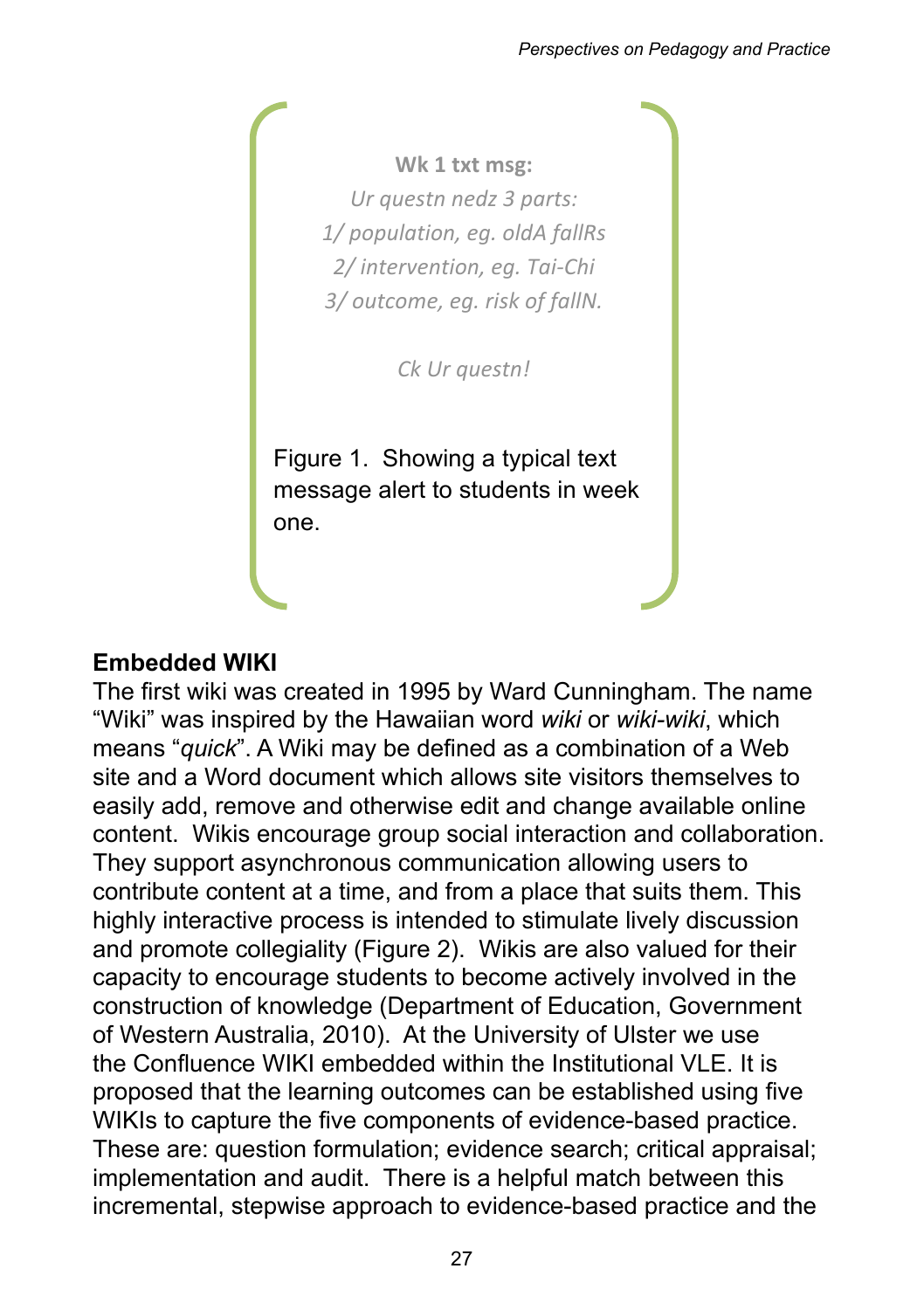## idea of a WIKI as a unit of knowledge, demonstrated for the whole class to see.

#### **Wiki
entry:**

*Cat
and
Dog
bites:
in
primary
care
..limiting
my
search
to
English
language*  publications over the last 5 years I got 15,400 results which included an RCT *which
looked
promising.*

*Using
a
data
base
search
was
more
rewarding,
review
articles,
original research
and
RCT
was
obtained.*

*..Medline
gave
me
22
results
for
cat
and
dog
bites‐
4
were
helpful
which included
an
RCT.*

Using the words primary care was best avoided as I got a lot of irrelevant *material
that
way!* 

#### **Response:**

I think the intervention is clear (an antibiotic vs none), and the population *are
people
who
have
sustained
an
animal
(cat/dog)
bite.
Yes,
outcome would
be
infection
rate...* 

Figure 2. A student-led wiki describing stage two of the learning journey: searching for evidence. A short supportive response is included, from a peer.

#### **Reusable Learning Objects**

Reusable learning objects (RLOs) are defined as "web-based interactive chunks of e-learning designed to explain a stand-alone learning objective. The fact that the learning object has been broken down to a low level of granularity facilitates its re-use in different learning and teaching situations" (Higher Education Academy, 2010). RLOs on a wide variety of academic subjects can be retrieved from a repository by an academic working at a standard desktop PC and utilized for his or her own teaching practice. Useful resources include JORUM (2010), a free online repository service for teaching and support staff, which aims to build a community for the sharing, reuse and repurposing of learning and teaching materials (http:// www.jorum.ac.uk/ ) and the University of Nottingham School of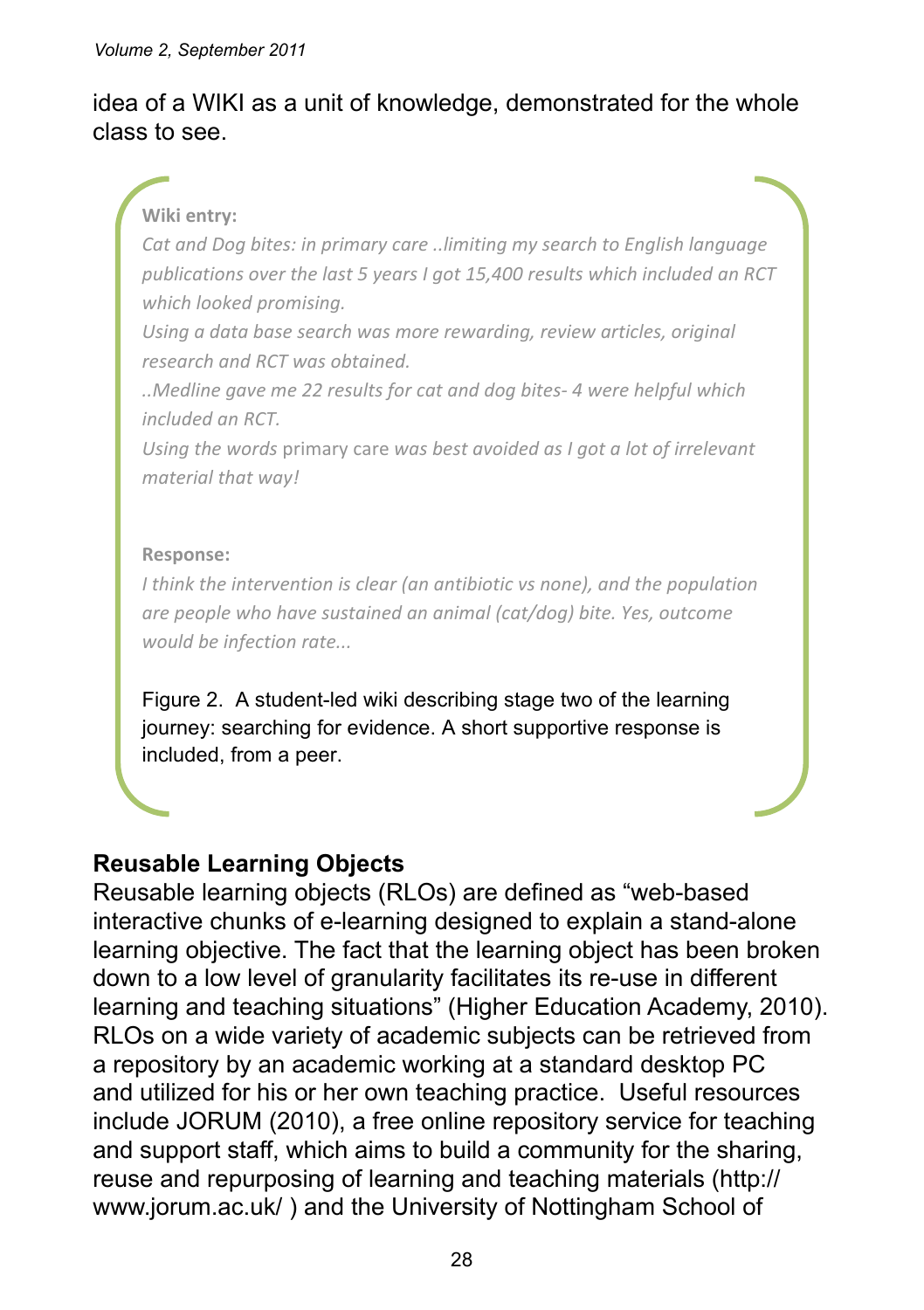Nursing and Educational Technology group (SONET) which provides RLOs specifically relevant to nursing and healthcare professionals. (Figure 3). At a fundamental level RLOs can provide alternative and supportive learning strategies and may even take the place of existing materials. Material to support many common topics is readily available. The example is useful to reinforce the module definitions, so that the student achieves a better understanding of the basic concepts involved.

> **Reusable Learning Object** Aims
> and
> Objectives *To
> understand
> the
> concept
> of
> evidence based
> practice To
> understand
> how,
> in
> outline,
> how evidence
> based
> practice
> is
> done*

Target
Audience *All
students
studying
evidence
based practice* How
to
use
this
Resource *It
should
take
about
5‐10
minutes
to complete*

Figure 3. A useful RLO from http://sonet.nottingham.ac.uk/rlos/

## **Outcomes**

An early prototype of the new enhanced module, including a text-message facility, an embedded Confluence WIKI and RLOs has been developed and will be delivered to forthcoming classes in evidence-based practice in the School of Nursing. As well as developing and enhancing the development of an online learning community, it is intended that the mobile aspect of this approach will help to more fully embed the learning experience in the student's day-to-day life-world and assist in the development of background,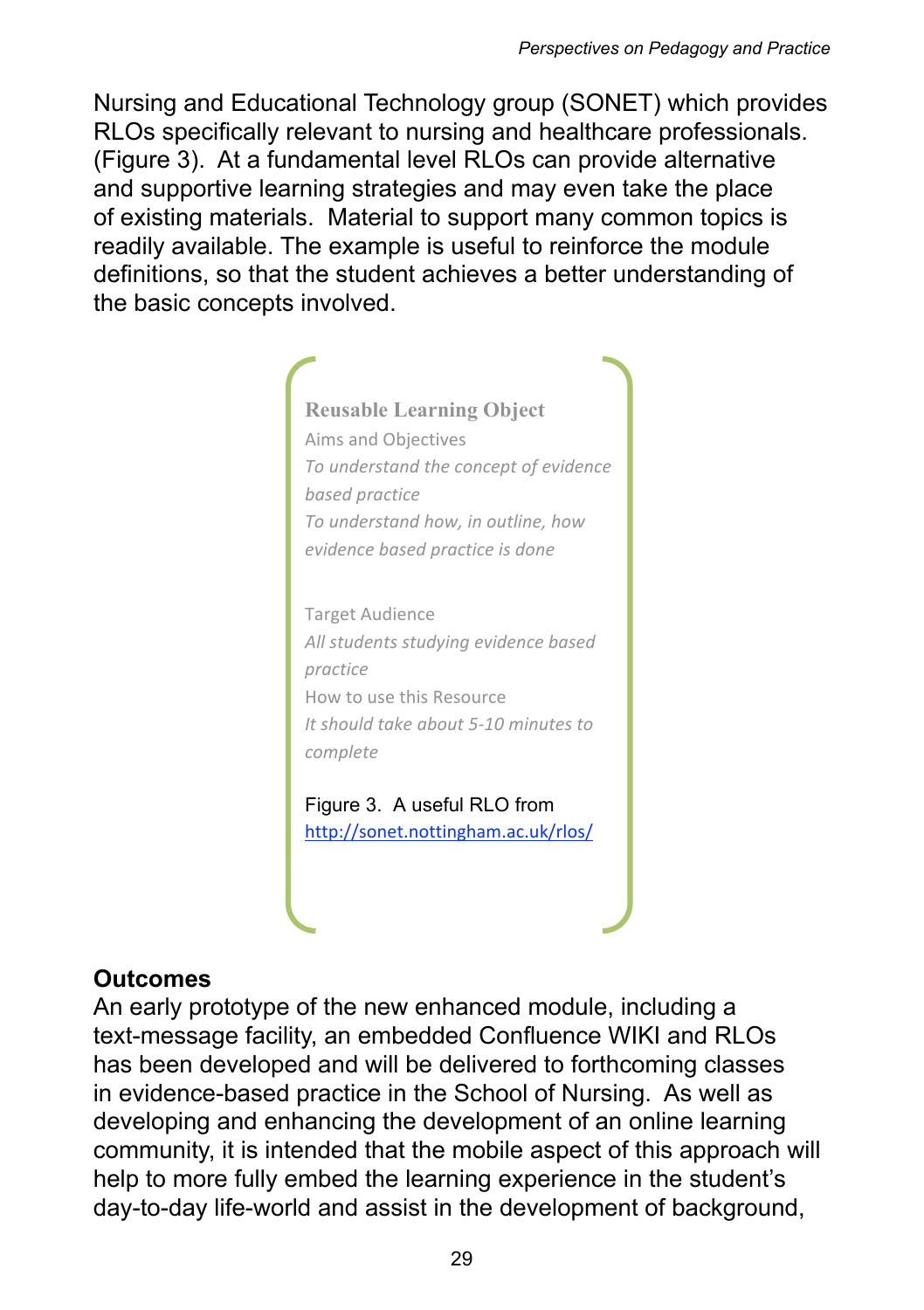transferrable skills in computer literacy and networking with peers. This will result in even closer linkage between academic learning and the professional environment of busy healthcare professionals. Development of this process will also provide a valuable learning and development experience for the academic staff involved. A planned evaluation of the project using an Action Research approach (identification, data collection & interpretation, action, reflection) will provide valuable feedback and an evidence base on its potential for further use across a range of other web-based modules in the University.

While Hadley et al (2010) examined e-Learning for evidence based practice and found no difference in learning outcomes between e-Learning and traditional face-to-face methods, this study only examined learning outcomes in terms of knowledge gains and potential cost effectiveness. Other important domains such as learner attitudes and learning efficiency (Chumley- Jones et al, 2002) were not explored and reports from our own students highlight the importance of these aspects, particularly for students working in health-care professions alongside their academic studies. Text-messaging (DuVall et al, 2007), the use of WIKIs (Lamb, 2004) and RLOs (Gehringer et al, 2007) have been shown to improve levels of student engagement and the development of active learning strategies. By adopting these strategies for enhanced delivery of online evidence-based practice education we can improve student experiences and increase learning efficiency by building 'electronic bridges' between academic learning and the everyday environment of healthcare professionals. This enhancement is achieved through use of messages sent to mobile phones; and through building knowledge in WIKIs. Maximum efficiency can be achieved through the appropriate use and reuse of RLOs. These devices have good potential for enhanced-delivery of e-learning for evidence-based practice. We conclude that it is important for education providers to understand the current role, and increasing potential, of e-learning in the provision of education to a professional audience. For us, the recent tools and facilities, described in this paper, have the potential to extend the learning outcomes more readily into clinical practice, engage the learner more fully and assist the lecturer/course-builder through sharing and delivering best practice.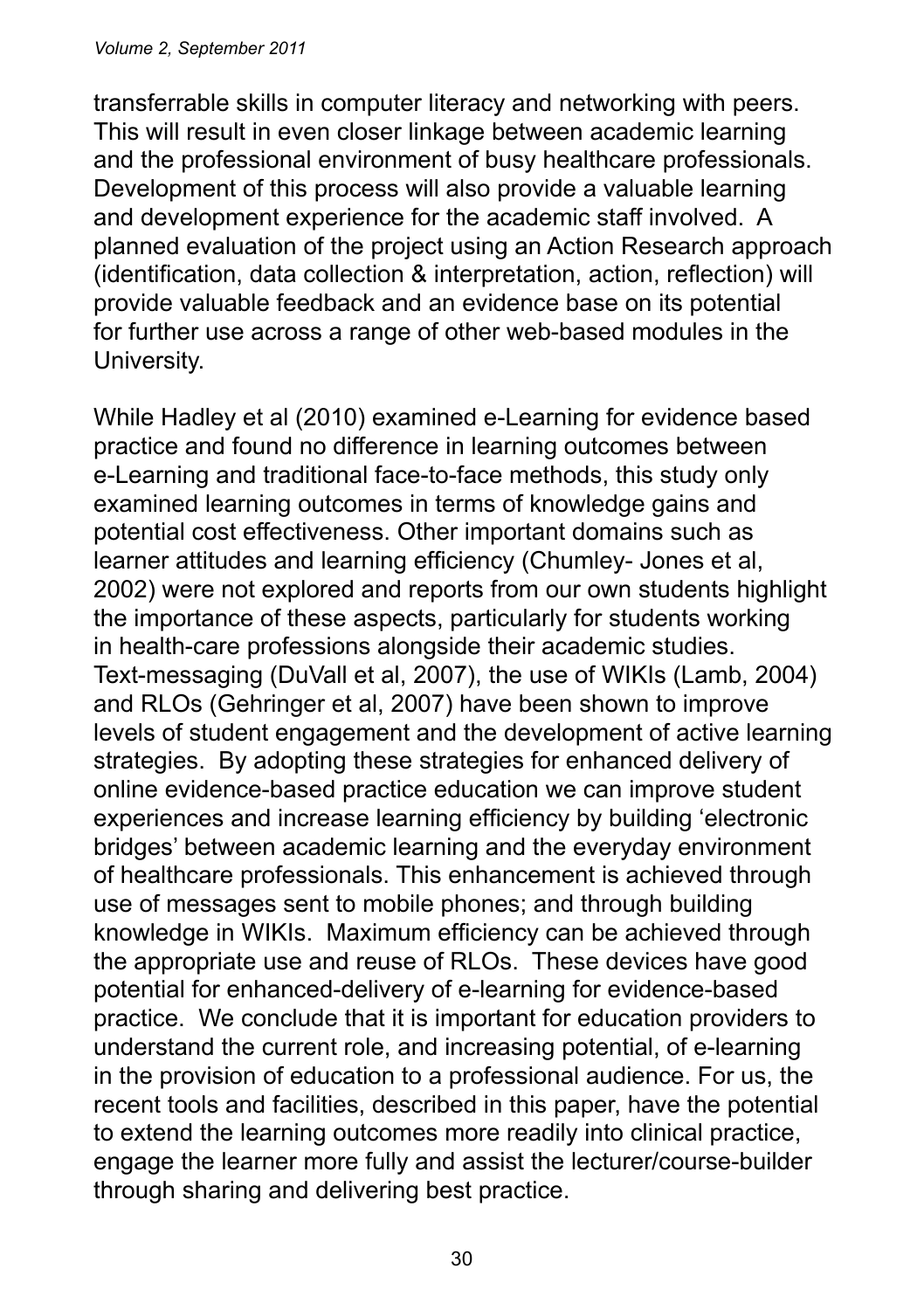Further development is needed as part of regular course review and revalidation of professional courses which is underway and we hope to have results from wider implementation of engagement initiatives and community-building devices in the future.

#### **References**

Bell, D.S., Fonarow, G.C., Hays, R.D. and Mangione, C.M. (2000) Self-study from web-based and printed guideline materials: a randomized, controlled trial among resident physicians, *Annals of Internal Medicine,* 132 (12), 938-946.

Carbonaro, M., King, S., Taylor, E., Satzinger, F., Snart, F. and Drummond, J. (2008) Integration of e-learning technologies in an interprofessional health science course, *Medical teacher,* 30 (1), 25-33.

Chumley-Jones, H.S., Dobbie, A. and Alford, C.L. (2002) Web-based learning: sound educational method or hype? A review of the evaluation literature. *Academic Medicine: journal of the Association of American Medical Colleges,* 77 (10 Suppl), 86-93.

Clark, G.T., Mulligan, R. & Baba, K. (2011) Developing and providing an online (web-based) clinical research design course in Japan: lessons learned, *Journal of prosthodontic research,* 55 (2),61-68.

Cook, D.A., Levinson, A.J., Garside, S., Dupras, D.M., Erwin, P.J. and Montori, V.M. (2010) Instructional design variations in internet-based learning for health professions education: a systematic review and meta-analysis, *Academic medicine: journal of the Association of American Medical Colleges,* 85 (5), 909-922.

de Castell, S. and Jenson, J. (2004) Paying attention to attention: new economies for learning, *Educational Theory,* 54 (4), 381- 384.

Department of Education, Government of Western Australia (2010) *Wikis in the classroom* http://www.det.wa.edu.au/education/cmis/eval/curriculum/ict/ wikis/ (accessed 21 March, 2011).

DuVall, J. B., Powell, M. R., Hodge, E., and Ellis, M. (2007) Text messaging to improve social presence in online learning, *Educause Quarterly, 3*, 24-28.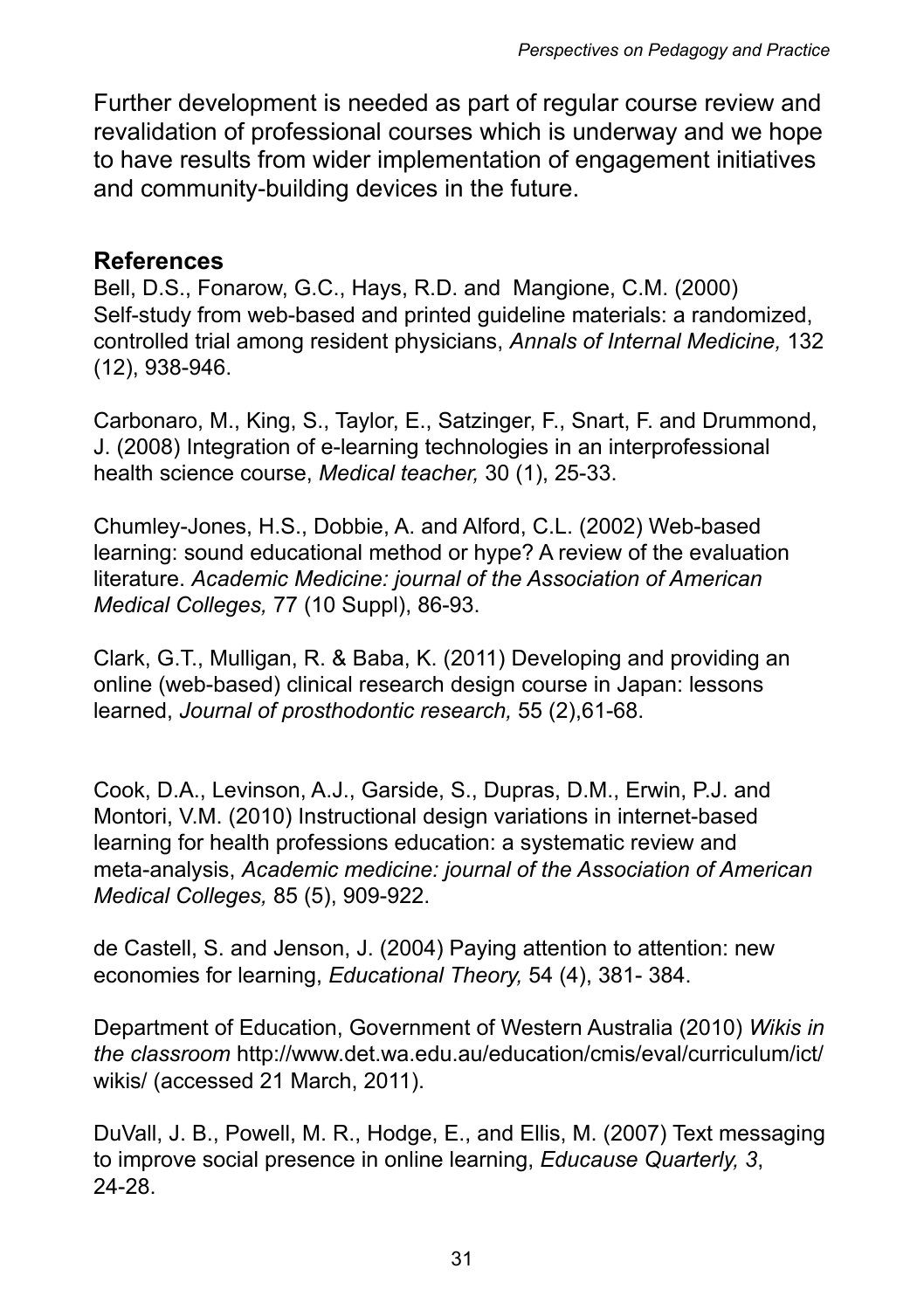Gehringer, E., Ehresman, L., Conger, S. G., & Wagle, P. (2007) Reusable learning objects through peer review: the Expertiza approach, *Innovate* 3 (5), http://www.innovateonline.info/index.php?view=article&id=365 (accessed April 16, 2011).

Hadley, J., Kulier, R., Zamora, J., Coppus, S. F. P. J., Weinbrenner, S., and Meyerrose, B. (2010) Effectiveness of an e-learning course in evidence-based medicine for foundation (internship) training, *Journal of the Royal Society of Medicine*, July PMC2895523 (7), 288-294.

Higher Education Academy (2010) *Reusable Learning Objects* http://www. ics.heacademy.ac.uk/resources/rlos/index.php (accessed 21 March, 2011).

Hill, G.B. (2000) Archie Cochrane and his legacy: an internal challenge to physicians' autonomy? *Journal of Clinical Epidemiology,* 12 (4) 1189-1192.

Jorum (2010) *Learning to share* http://www.jorum.ac.uk/ (accessed 21 March, 2011).

Lamb**,** B**.** (2004) Wide open spaces: Wikis, ready or not**,** *Educause Review***,**  39 **(**5), 36-48.

Moberg, T.F. and Whitcomb, M.E. (1999) Educational technology to facilitate medical students' learning: background paper 2 of the medical school objectives project, *Academic medicine: journal of the Association of American Medical Colleges,* 74 (10), 1146-1150.

Parahoo, K. (2000) Barriers to, and facilitators of, research utilization among nurses in Northern Ireland, *Journal of Advanced Nursing,* 31(1), 89-98.

Ruiz, J.G., Mintzer, M.J. and Leipzig, R.M. (2006) The impact of E-learning in medical education. *Academic medicine: journal of the Association of American Medical Colleges,* 81(3), 207-212.

Sackett D. (1996) *Evidence Based Medicine*. Oxford: Churchill Livingstone.

Spice, R., Palacios, M., Biondo, P.D. and Hagen, N.A. (2011) Design and implementation of an online course on research methods in palliative care: lessons learned, *Journal of palliative medicine*, 14 (4), 413- 419.

University of Nottingham School of Nursing and Educational Technology group (SONET) *Reusable Learning Objects* (http://sonet.nottingham.ac.uk/ rlos/) (accessed 21 March, 2011).